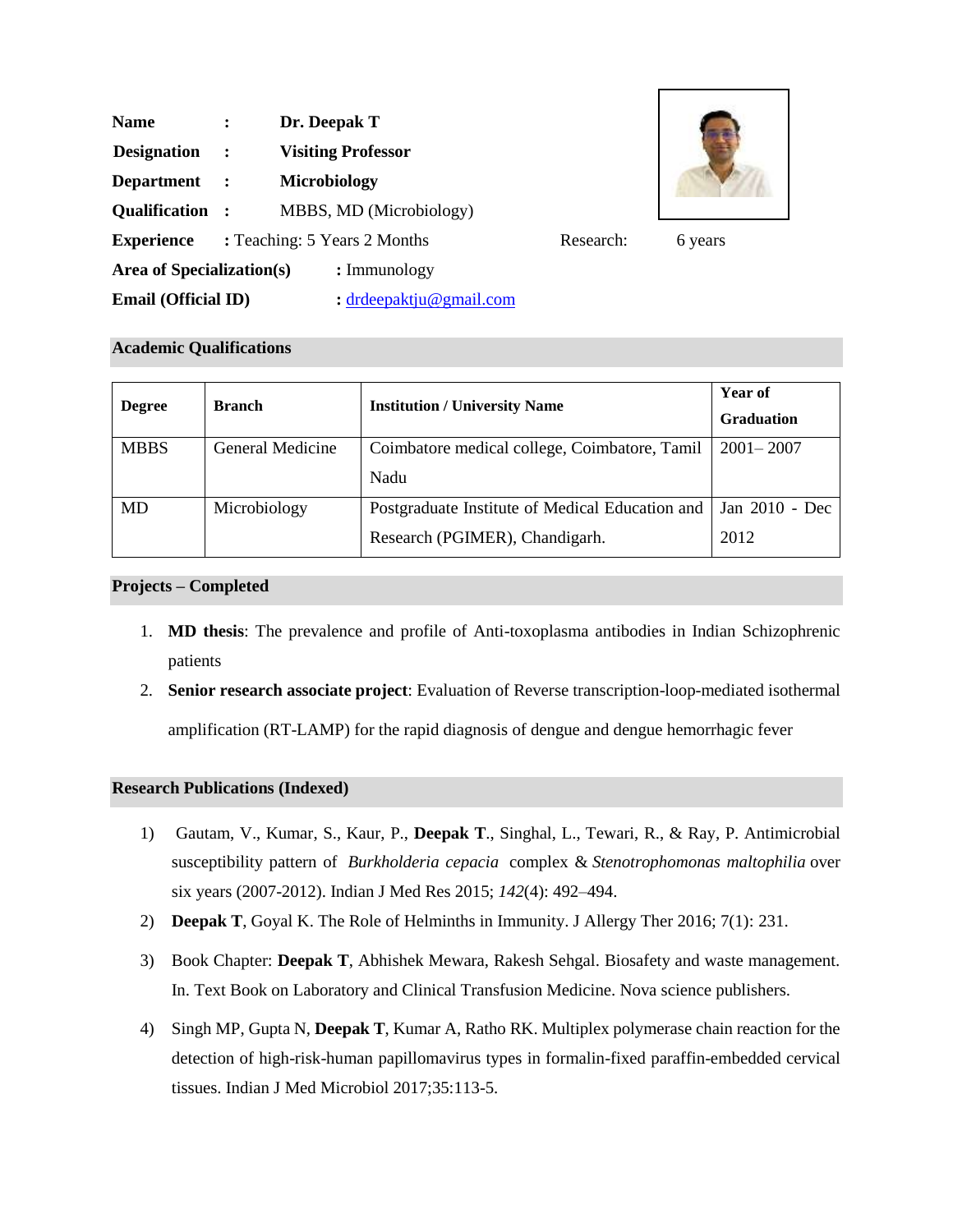- 5) Subramanian S, Jaganathan V, Hari D, **Thangaraju D**. Melioidosis—role of endobronchial ultrasound. Respirology Case Reports. 2020; 8(7).
- 6) Patel A, Agarwal R, Rudramurthy S, Shevkani M, Xess I, Sharma R et al. Multicenter Epidemiologic Study of Coronavirus Disease–Associated Mucormycosis, India. Emerging Infectious Diseases. 2021; 27(9):2349-2359.

### **Presentations in Conference**

- 1. **Deepak T**, Nancy Malla, Savita malhotra and M.L.Dubey. Toxoplasma and Schizophrenia: A cross sectional study in north Indian patients. Presented at Presented at XXXVII<sup>th</sup> National Conference of Indian Association of Medical Microbiology (IAMM) **MICROCON 2013**, Hyderabad, India.
- 2. **Deepak T**, Kaur V, Bala M, Kaur R, Lakshmisree, Sethi S.Utility of Matrix Assisted Laser desorption ionization time-of-flight mass spectrometry (MALDI-TOF MS) for the identification of Neisseria. Oral Presentation in **ASTICON 2014**, 38th national conference of IASSTD and AIDS held at PGIMER, Chandigarh.
- 3. **Deepak T**, Sunita Gupta, Kamran Zaman, M R Shivaprakash, Ashok Kumar Gupta, Arunaloke Chakrabarti. Sinusitis caused by a new species of *Exserohilum Mcginnisii* - First case report in India. Presented at  $X<sup>th</sup>$  Annual Meeting of the Society for Indian Human & Animal Mycologists **SIHAM 2014**. Coimbatore, India.
- 4. **Deepak T** , Neelam Taneja, Ajay Kumar, Abhishek Mewara, Arti Mishra, Balvinder Mohan and Garima Verma. Genetic characterization of QRDR, PMQR, efflux pump gene expression analysis and clonal spread of quinolone resistant *Shigella flexneri* in north india over a decade. Presented at 39th **MICROCON 2015** in the Dr. S. S. Kelkar award category, puducherry, India.

## **Participation in Conference**

- 1. Symposium on "advanced techniques in basic research: tools of  $21<sup>st</sup>$  century" conducted by Association of basic medical scientists at PGIMER Chandigarh in 2010
- 2. Symposium on "parasitic infections then and now with special reference to india" conducted by Department of Parasitology, PGIMER in 2010
- 3. IX National conference-cum-CME and workshop of Indian association of mycoplasmologists, 2010, Chandigarh, India.
- 4. Thesis writing workshop, PGIMER, 2011, Chandigarh.
- 5. "The hands on training programme on advance diagnosis of dengue, Japanese encephalitis and chikungunya" , Department of Virology, PGIMER, 2011,Chandigarh
- 6. "Best practices in blood collection for blood cultures", 2012, PGIMER, Chandigarh
- 7. 2 nd annual conference of clinical infectious disease society, Chennai, 2012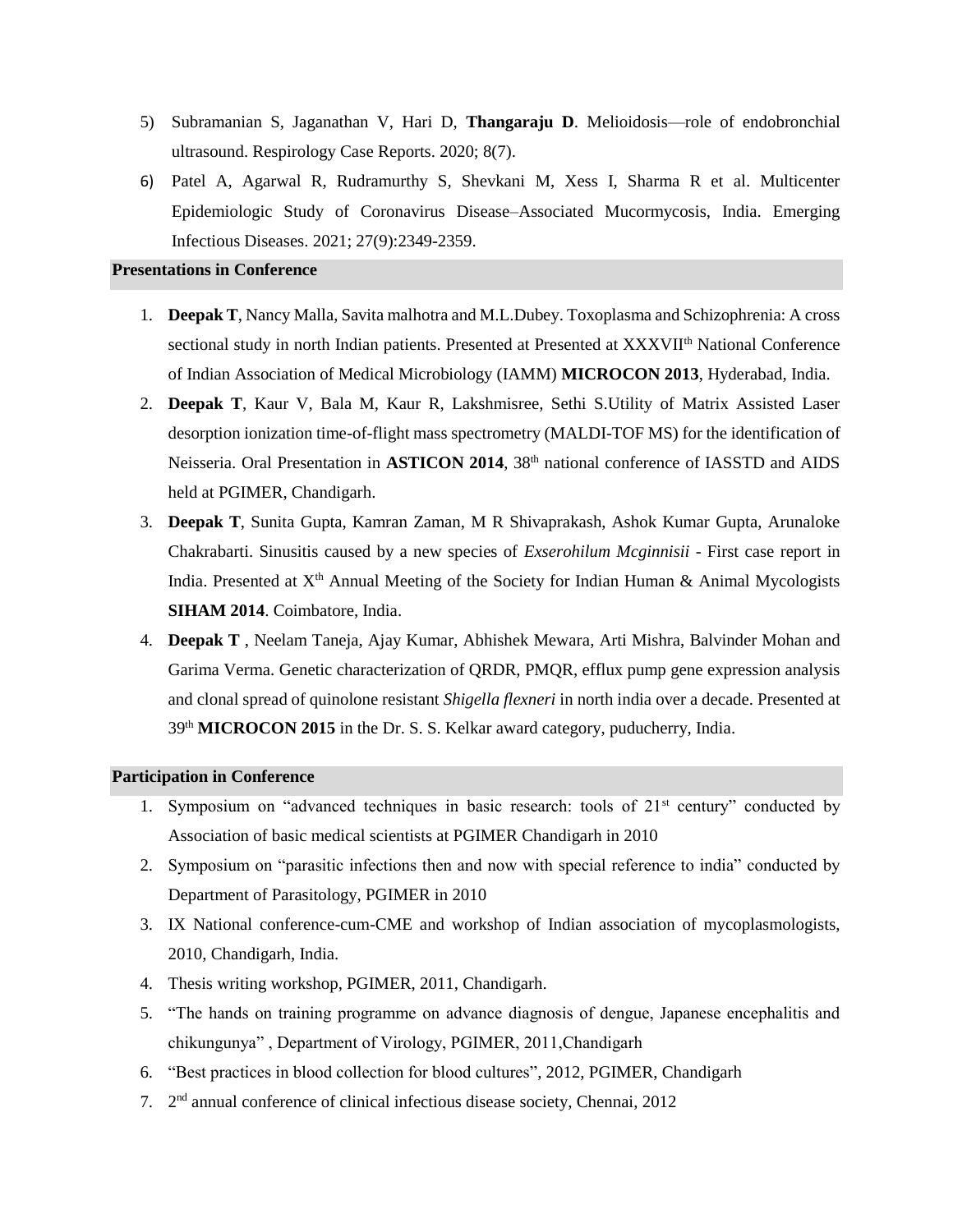- 8. CME on "arboviral infections of public health concern:Indian scenario", department of virology, PGIMER, 2012, Chandigarh
- 9. CME in 'immunology for clinicians', department of immunopathology, PGIMER, 2013
- 10. "routine laboratory procedures and operations" of BD BACTEC FX-200, 2013
- 11. XXXVIIth National Conference of Indian Association of Medical Microbiology (IAMM) **MICROCON 2013**, Hyderabad, India
- 12. X<sup>th</sup> Annual Meeting of the Society for Indian Human & Animal Mycologists **SIHAM 2014**. Coimbatore, India
- 13. Course on **Research methodology & Biostatistics**, conducted by PGIMER,2011
- 14. I st Conference of North-West Chapter of Indian Academy of Tropical Parasitology (**IATP**) on **Food borne & zoonotic parasitic diseases** held at PGIMER, 2014.
- 15. "CME on diagnosis and management of sepsis",department of medical microbiology, 2014, PGIMER, Chandigarh
- 16. Resource person in Training for the project "prevalence survey of soil transmitted helminthes in school-going children in bihar"
- 17. XXXVIII<sup>th</sup> National conference & CME of Indian Association for the study of Sexually Transmitted Diseases & AIDS (**ASTICON**) held at PGIMER, 2014.
- 18. Indo-US CME on Diagnostic challenges in TB and HIV-TB co-infection, PGIMER, Chandigarh, 2015.
- 19. 39th National Conference of Indian Association of Medical Microbiology (IAMM) **MICROCON 2015**, Puducherry, India

# **Participation in Seminars**

1. **Presented** journal, seminars, symposium and Culture seminars in Department of Medical Microbiology, PGIMER, Chandigarh.

### **Scientific Memberships**

1. Life Member of "Indian association of Medical Microbiologist" (IAMM).

## **Awards / Honors**

**Bronze medal** (second order) in recognition of merit during the period of my studies for MD (microbiology), PGIMER, Chandigarh.